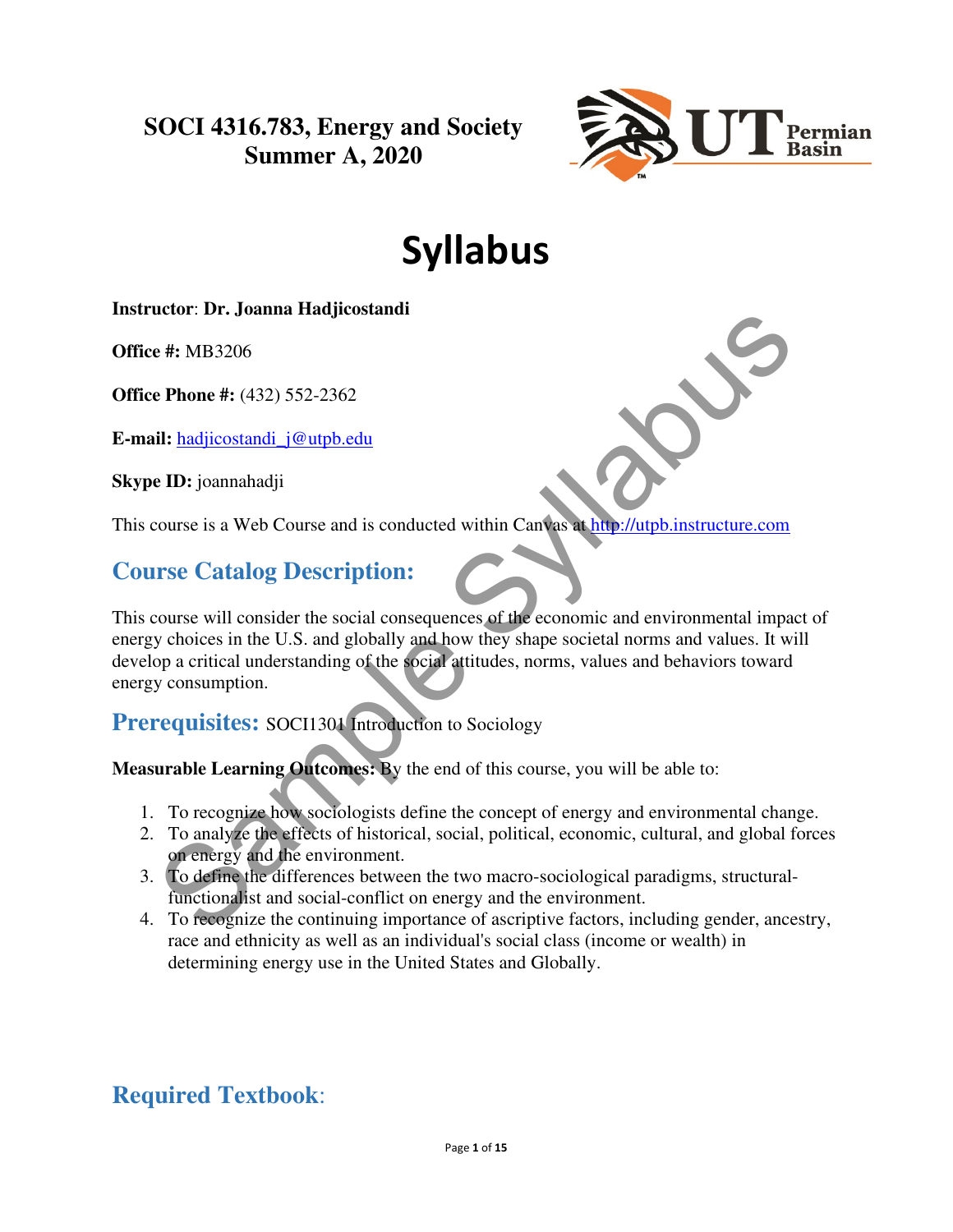Easton, Thomas. Taking Sides: Clashing Views in Energy and Society. 2012. 5th edition. Boston: McGraw-Hill. ISBN 978-0-205-82053-5.

Charles L. Harper. 2012. Environment and Society: Human Perspectives on Environmental Issues. 5th ed. New Jersey: Prentice Hall. 978-0-205-82053-5

UTPB Academic Calendar

### COURSE OVERVIEW:

- 1. **Readings:** 8 chapters from the text with additional articles, websites, and (online) handout materials. Several assignments from the Taking Sides book.
- 2. **Exams:** 2 multiple choice exams based on the Harper book.

| <b>UTPB Academic Calendar</b>                                                                                                                                                                                                                          |                                                                                                                                                                        |                                                                                                                                                                  |                                                                                                                                                                         |                                                                                                                                                                                                                       |                                                                                                                                                               |
|--------------------------------------------------------------------------------------------------------------------------------------------------------------------------------------------------------------------------------------------------------|------------------------------------------------------------------------------------------------------------------------------------------------------------------------|------------------------------------------------------------------------------------------------------------------------------------------------------------------|-------------------------------------------------------------------------------------------------------------------------------------------------------------------------|-----------------------------------------------------------------------------------------------------------------------------------------------------------------------------------------------------------------------|---------------------------------------------------------------------------------------------------------------------------------------------------------------|
| <b>COURSE OVERVIEW:</b><br>1. Readings: 8 chapters from the text with additional articles, websites, and (online)<br>handout materials. Several assignments from the Taking Sides book.<br>2. Exams: 2 multiple choice exams based on the Harper book. |                                                                                                                                                                        |                                                                                                                                                                  |                                                                                                                                                                         |                                                                                                                                                                                                                       |                                                                                                                                                               |
| <b>Essay Grading Rubric</b>                                                                                                                                                                                                                            |                                                                                                                                                                        |                                                                                                                                                                  |                                                                                                                                                                         |                                                                                                                                                                                                                       |                                                                                                                                                               |
| <b>GRADE VALUE</b>                                                                                                                                                                                                                                     | <b>Exceptional</b><br>$(A \text{ or } A+)$                                                                                                                             | Above<br><b>Average</b><br>(B)                                                                                                                                   | <b>Average</b><br>(C)                                                                                                                                                   | <b>Needs</b><br>Improvement<br>(D)                                                                                                                                                                                    | Zero grade<br>value<br>(F)                                                                                                                                    |
| <b>DEADLINE</b>                                                                                                                                                                                                                                        | The essay is<br>posted<br>before or on<br>the deadline                                                                                                                 | The essay is<br>posted before<br>or on the<br>deadline                                                                                                           | The essay is<br>posted before<br>or on the<br>deadline                                                                                                                  | The essay is<br>posted shortly<br>after the deadline                                                                                                                                                                  | The essay is<br>posted after<br>the deadline                                                                                                                  |
| <b>EMPIRICAL</b><br><b>SKILLS</b>                                                                                                                                                                                                                      | Essay<br>demonstrates<br>exceptional<br>discussion,<br>interpretation<br>, and<br>presentation<br>of available<br>refereed<br>sociological<br>empirical<br>evidence as | Essay<br>demonstrates<br>sound<br>discussion,<br>interpretation<br>, and<br>presentation<br>of available<br>refereed<br>sociological<br>empirical<br>evidence as | <b>Essay</b><br>demonstrates<br>basic<br>discussion,<br>interpretation<br>, and<br>presentation<br>of available<br>refereed<br>sociological<br>empirical<br>evidence as | Essay<br>demonstrates poor<br>discussion,<br>interpretation, and<br>presentation of<br>available refereed<br>sociological<br>empirical evidence<br>as relates to the<br>topic. Does not<br>follow ASA style<br>guide. | Essay<br>demonstrates<br>no<br>discussion,<br>interpretation<br>, and<br>presentation<br>of available<br>empirical<br>evidence as<br>relates to the<br>topic. |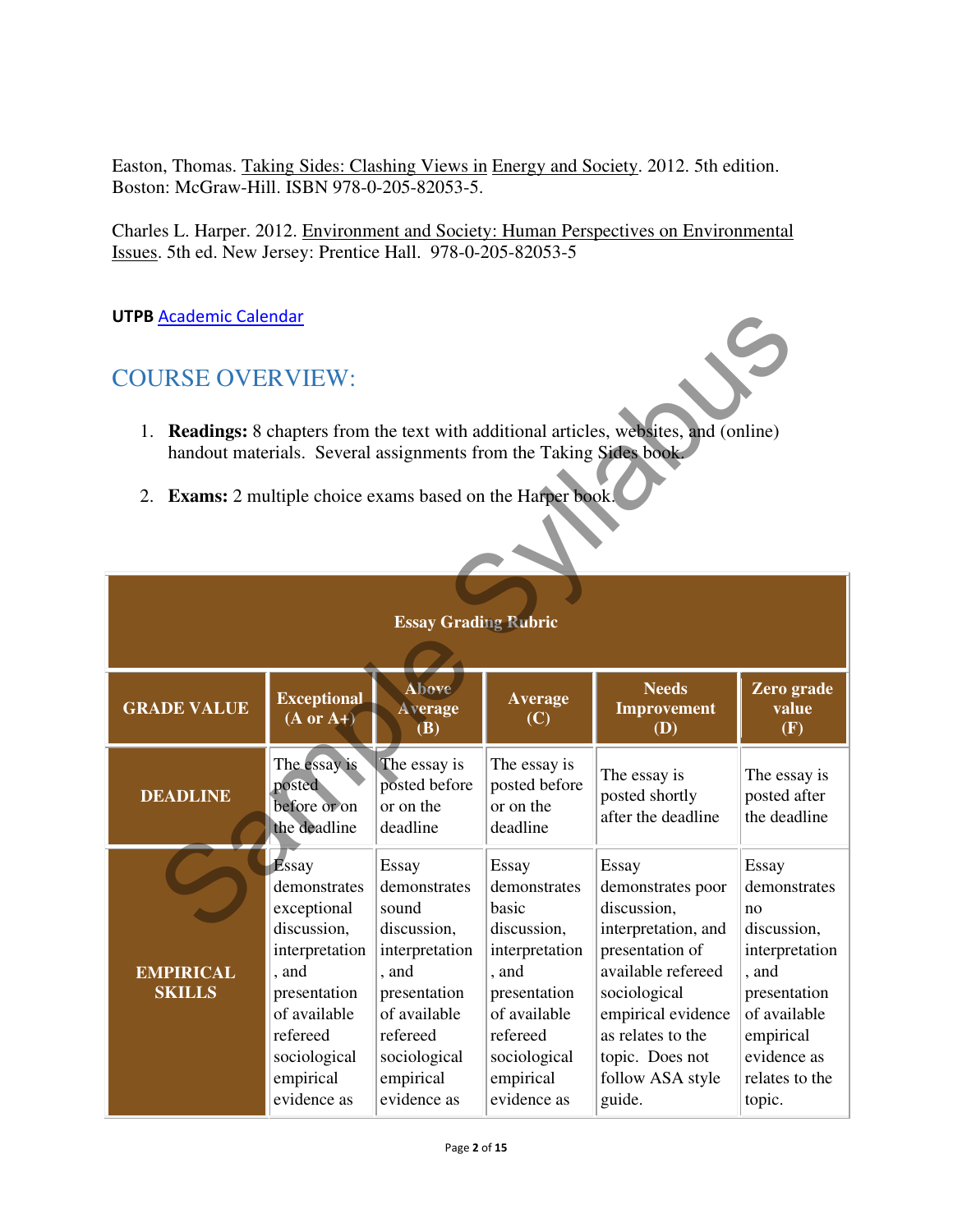|                                        | relates to the<br>topic.<br><b>Follows</b><br>ASA style<br>guide.                                                                                                                                                                                                               | relates to the<br>topic. Mostly<br>follows ASA<br>style guide.                                                                                                                                                                                                            | relates to the<br>topic. Has<br>some<br>elements of<br>ASA style<br>guide.                                                                                                                                                        |                                                                                                                                                                                                                                                 | Excessive<br>errors make it<br>difficult to<br>understand or<br>to evaluate<br>the essay.                                                                                                                                |
|----------------------------------------|---------------------------------------------------------------------------------------------------------------------------------------------------------------------------------------------------------------------------------------------------------------------------------|---------------------------------------------------------------------------------------------------------------------------------------------------------------------------------------------------------------------------------------------------------------------------|-----------------------------------------------------------------------------------------------------------------------------------------------------------------------------------------------------------------------------------|-------------------------------------------------------------------------------------------------------------------------------------------------------------------------------------------------------------------------------------------------|--------------------------------------------------------------------------------------------------------------------------------------------------------------------------------------------------------------------------|
| <b>CRITICAL</b><br><b>THINKING</b>     | Essay draws<br>well-<br>reasoned,<br>logical<br>conclusions<br>from<br>information,<br>demonstratin<br>g strong<br>competency<br>in inquiry,<br>evaluation,<br>and analysis.                                                                                                    | Essay draws<br>sound logical<br>conclusions<br>from<br>information,<br>demonstratin<br>g adequate<br>competency<br>in inquiry,<br>evaluation,<br>and analysis.                                                                                                            | Essay draws<br>basic logical<br>conclusions<br>from<br>information,<br>demonstratin<br>g minimal<br>competency<br>in inquiry,<br>evaluation,<br>and analysis.                                                                     | Essay draws poor<br>logical<br>conclusions from<br>information,<br>demonstrating<br>poor competency<br>in inquiry,<br>evaluation, and<br>analysis.                                                                                              | Essay draws<br>no<br>conclusions<br>from<br>information,<br>with no<br>evidence of<br>competency<br>in inquiry,<br>evaluation,<br>and analysis.                                                                          |
| <b>COMMUNICATIO</b><br><b>N SKILLS</b> | Essay clearly<br>communicate<br>s evidence<br>supporting<br>claims of the<br>paper and<br>provides<br>clear<br>academic<br>discussion of<br>relevant<br>counterpoint<br>s. It clearly<br>demonstrates<br>that the<br>student<br>understood<br>and has<br>mastered the<br>topic. | Essay<br>adequately<br>communicate<br>s evidence<br>supporting<br>claims of the<br>paper and<br>provides<br>sound<br>academic<br>discussion of<br>relevant<br>counterpoints<br>. It clearly<br>demonstrates<br>that the<br>student<br>understood<br>most of the<br>topic. | Essay<br>communicate<br>s evidence<br>supporting<br>claims of the<br>paper and<br>provides<br>basic<br>academic<br>discussion of<br>relevant<br>counterpoints<br>It<br>demonstrates<br>minimum<br>understandin<br>g of the topic. | Essay poorly<br>communicates<br>evidence<br>supporting claims<br>of the paper and<br>provides minimal<br>academic<br>discussion of<br>relevant<br>counterpoints. It<br>failed to<br>demonstrate that<br>the student<br>understood the<br>topic. | Essay does<br>not<br>communicate<br>evidence<br>supporting<br>claims of the<br>paper and<br>provides no<br>academic<br>discussion of<br>relevant<br>counterpoints<br>. No<br>evidence of<br>learning was<br>demonstrated |
| <b>SOCIAL</b><br><b>RESPONSIBILITY</b> | Essay<br>demonstrates<br>mastery of<br>concept in<br>regard to the                                                                                                                                                                                                              | Essay<br>demonstrates<br>sound<br>understandin<br>g of concept                                                                                                                                                                                                            | Essay<br>demonstrates<br>basic<br>understandin<br>g of concept                                                                                                                                                                    | Essay<br>demonstrates<br>minimal<br>understanding of<br>concept in regard                                                                                                                                                                       | Essay<br>demonstrates<br>no<br>understandin<br>g of concept                                                                                                                                                              |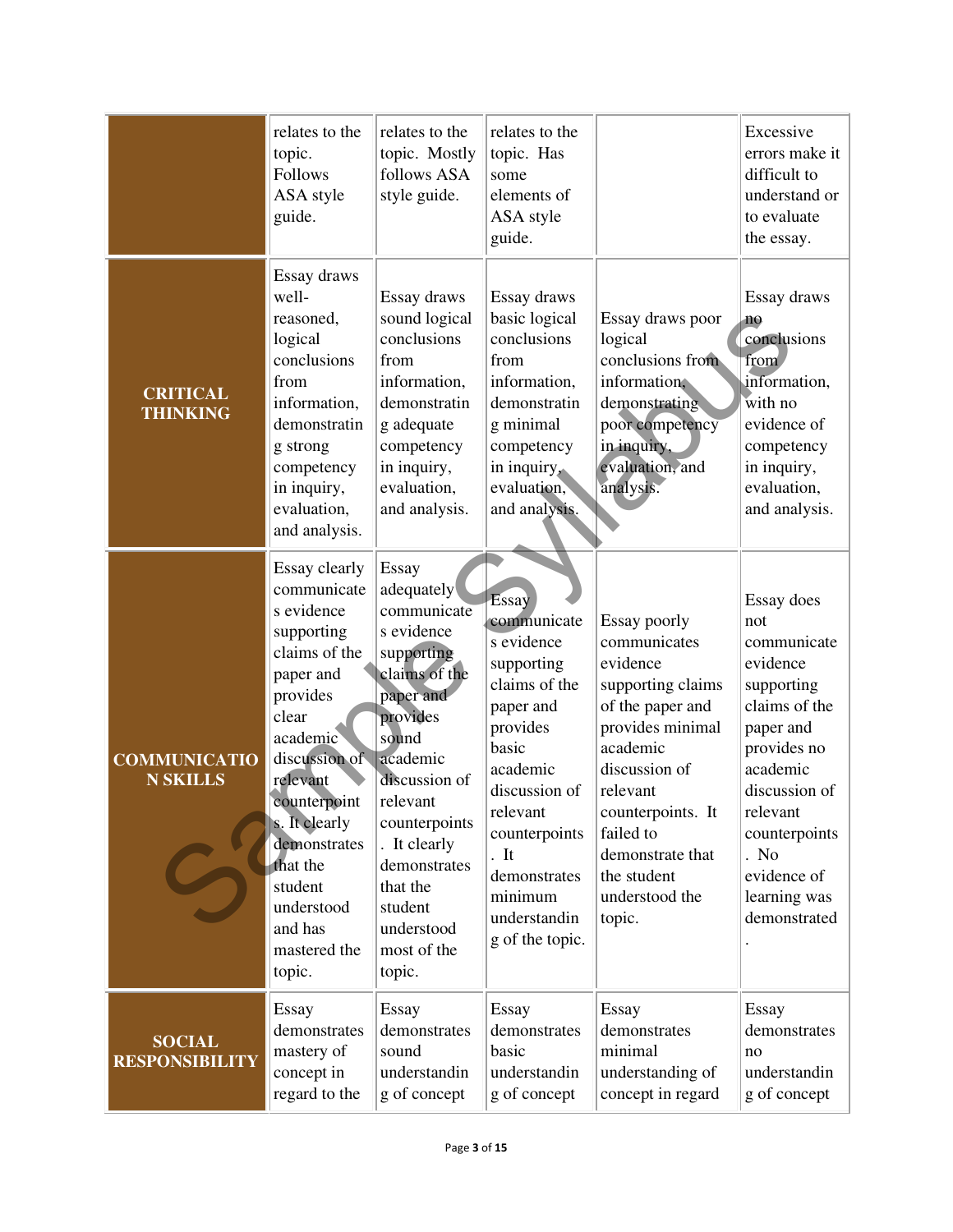|                                                                                                                                                                                                                                                                                                                                                                                                                                                                                                                                                                                                                                                                                                                                                                                                                                              | social<br>relevance of<br>the topic on<br>a local,<br>national,<br>and/or global<br>scale and<br>proposes<br>well-<br>reasoned<br>solutions.      | in regard to<br>the social<br>relevance of<br>the topic on a<br>local,<br>national,<br>and/or global<br>scale and<br>proposes<br>useful<br>solutions.        | in regard to<br>the social<br>relevance of<br>the topic on a<br>local,<br>national,<br>and/or global<br>scale and<br>proposes<br>basic or<br>unrefined<br>solutions. | to the social<br>relevance of the<br>topic on a local,<br>national, and/or<br>global scale and<br>proposes poorly<br>reasoned<br>solutions. | in regard to<br>the social<br>relevance of<br>the topic on a<br>local,<br>national,<br>and/or global<br>scale and<br>proposes no<br>solutions. |
|----------------------------------------------------------------------------------------------------------------------------------------------------------------------------------------------------------------------------------------------------------------------------------------------------------------------------------------------------------------------------------------------------------------------------------------------------------------------------------------------------------------------------------------------------------------------------------------------------------------------------------------------------------------------------------------------------------------------------------------------------------------------------------------------------------------------------------------------|---------------------------------------------------------------------------------------------------------------------------------------------------|--------------------------------------------------------------------------------------------------------------------------------------------------------------|----------------------------------------------------------------------------------------------------------------------------------------------------------------------|---------------------------------------------------------------------------------------------------------------------------------------------|------------------------------------------------------------------------------------------------------------------------------------------------|
| <b>OVERALL</b><br><b>EXCELLENCE</b>                                                                                                                                                                                                                                                                                                                                                                                                                                                                                                                                                                                                                                                                                                                                                                                                          | The<br>student's<br>essay<br>demonstrated<br>critical<br>thinking and<br>a college<br>level<br>research and<br>understandin<br>g of the<br>topic. | The<br>student's<br>essay<br>demonstrated<br>fairly good<br>research and<br>understandin<br>g (perhaps an<br>emerging<br>understandin<br>g) of the<br>topic. | The student's<br>essay<br>demonstrated<br>good research<br>and<br>understandin<br>g (perhaps an<br>emerging<br>understandin<br>$g$ ) of the<br>topic                 | The student's<br>essay<br>demonstrated<br>insufficient resear<br>ch and<br>understanding of<br>the topic                                    | The student's<br>essay<br>demonstrated<br>no<br>understandin<br>g of the topic                                                                 |
| Discussion Assignments: 6 discussion topics with evidence of sociological, academic<br>3.<br>research worth 600 points and 1 Debate assignment worth 200 points.<br>Give a full answer to the question asked using sociological references; consider it a mini<br>essay. Write using the ASA style guide format with in-text citations and references.<br>Debate and discuss the question with your classmates. Try to respond early in the week so<br>this exchange can be meaningful. One liners are not considered an adequate response.<br>Provide a minimum of 3 academic sociological references in your response, excluding the<br>ones used in your question, or module lecture. Wikipedia, dictionaries, general websites,<br>mass media (commercial, holy religious (Bible, Koran, etc.) books are not accepted as<br>$\mathbf{r}$ |                                                                                                                                                   |                                                                                                                                                              |                                                                                                                                                                      |                                                                                                                                             |                                                                                                                                                |

- 3. **Discussion Assignments:** 6 discussion topics with evidence of sociological, academic research worth 600 points and 1 Debate assignment worth 200 points.
	- Give a full answer to the question asked using sociological references; consider it a mini essay. Write using the ASA style guide format with in-text citations and references.
	- Debate and discuss the question with your classmates. Try to respond early in the week so this exchange can be meaningful. One liners are not considered an adequate response.
	- Provide a minimum of 3 academic sociological references in your response, excluding the ones used in your question, or module lecture. Wikipedia, dictionaries, general websites, mass media (commercial, holy religious (Bible, Koran, etc.) books are not accepted as references.
	- Use proper language form. You may need to formulate your response in WORD, and use spell check before posting your response. Save your WORD file as a .txt prior to posting. Post directly into the textbox. Do not post attachments.
	- **PLEASE NOTE: You are required to post one primary post BY THURSDAY each week and at least one peer response by SUNDAY midnight, but you may reply to as many of your classmates as you wish.** If you miss the dates for posting, your responses will not receive a grade.
	- **Please see the rubric below for full grading policies**.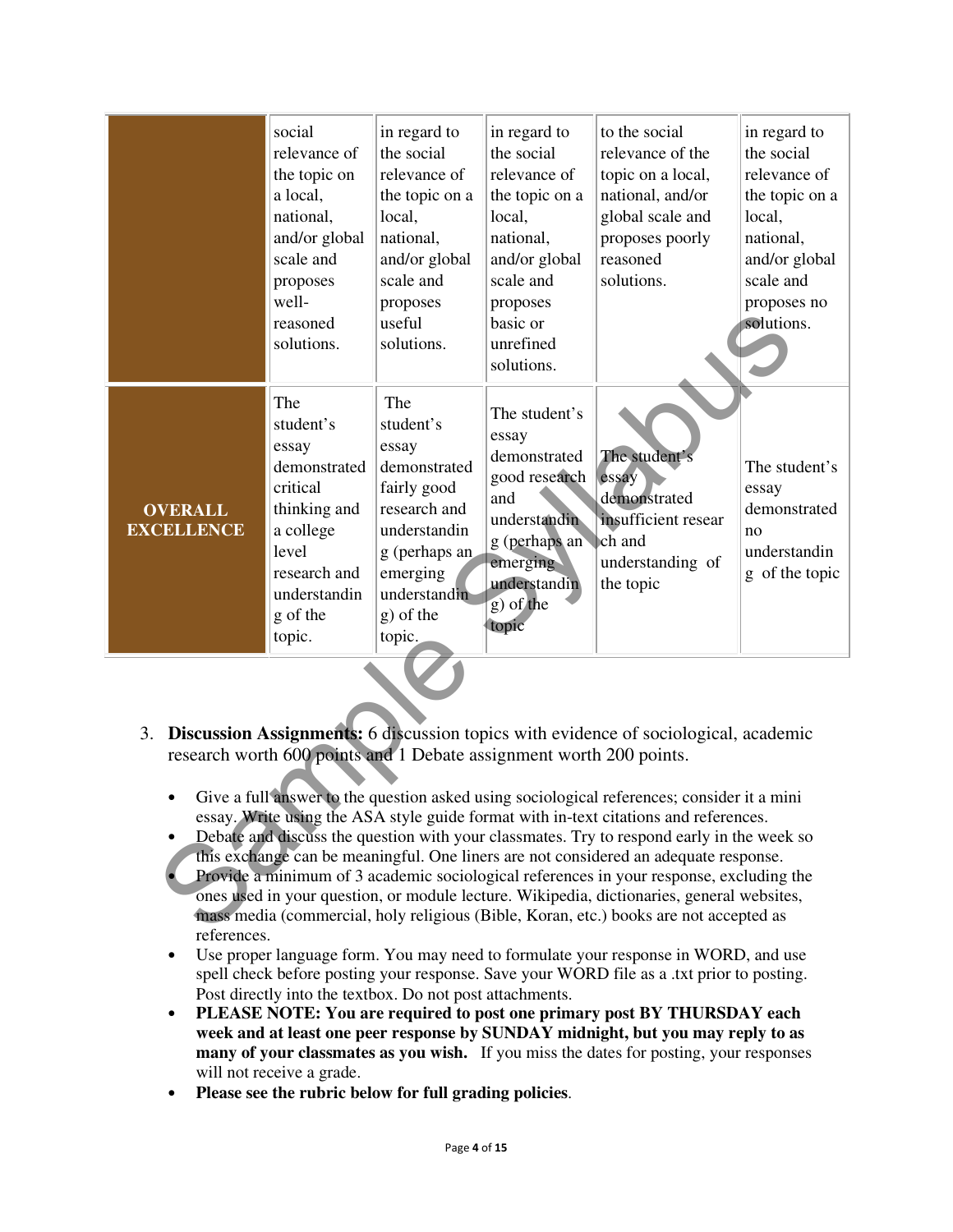| <b>Discussion Grade Rubric</b>                  |                                                                                                                                                                                                |                                                                                                                                                                             |                                                                                                                              |                                                                                           |                                                                              |
|-------------------------------------------------|------------------------------------------------------------------------------------------------------------------------------------------------------------------------------------------------|-----------------------------------------------------------------------------------------------------------------------------------------------------------------------------|------------------------------------------------------------------------------------------------------------------------------|-------------------------------------------------------------------------------------------|------------------------------------------------------------------------------|
| <b>GRADE</b><br><b>VALUE</b>                    | <b>Exceptional</b><br>$(A \text{ or } A+)$                                                                                                                                                     | <b>Above Average</b><br><b>(B)</b>                                                                                                                                          | Satisfactory-<br>Average<br>(C)                                                                                              | <b>Needs</b><br><b>Improvement</b><br><b>(D)</b>                                          | Zero grade<br>value<br>(F)                                                   |
| <b>DEADLINE</b>                                 | All entries<br>before deadline<br>and were spaced<br>out evenly<br>enough during<br>the discussion to<br>allow two-way<br>interaction<br>between the<br>student and<br>others in the<br>class. | All entries<br>before<br>deadline and<br>the entries<br>were not all<br>made on the<br>same date.                                                                           | All entries<br>before deadline                                                                                               | All entries<br>hefore<br>deadline                                                         | Entries after<br>deadline                                                    |
| <b>NUMBER OF</b><br><b>ENTRIES</b>              | At least two<br>comprehensive<br>entries for the<br>topic responding<br>not only to the<br>professor's<br>question (or the<br>assigned<br>learning goal)<br>but also to other<br>students      | At least two<br>entries for the<br>topic<br>responding not<br>only to the<br>professor's<br>question (or<br>the assigned<br>learning goal)<br>but also to<br>other students | At least one<br>entry for the<br>topic<br>responding to<br>the professor's<br>question (or the<br>assigned<br>learning goal) | At least one<br>entry                                                                     | No entry                                                                     |
| <b>DEPTH OF</b><br><b>ANSWER</b>                | The question<br>was answered<br>completely and<br>all aspects of the<br>topic were<br>addressed<br>thoroughly.                                                                                 | The question<br>was answered<br>completely<br>and all aspects<br>of the topic<br>were<br>addressed<br>satisfactorily.                                                       | The student<br>addressed most<br>of the question<br>satisfactorily.                                                          | The answer<br>was<br>incomplete<br>but addressed<br>less than half<br>of the<br>question. | The answer<br>addressed less<br>than half of the<br>question.                |
| <b>GRAMMAR</b><br><b>AND</b><br><b>SPELLING</b> | ASA style guide.<br>No errors                                                                                                                                                                  | ASA style<br>guide. One<br>error                                                                                                                                            | ASA style<br>guide. Very<br>few errors                                                                                       | Many errors                                                                               | Excessive<br>errors made it<br>difficult to<br>understand or<br>to evaluate. |
| <b>ACADEMIC</b><br><b>VALUE</b>                 | Almost all of the<br>writing had<br>academic value                                                                                                                                             | Much (more<br>than 70<br>percent) of the<br>writing had<br>academic<br>value                                                                                                | Some (more<br>than half) of the<br>writing had<br>academic value                                                             | Little of the<br>writing had<br>academic<br>value. Most<br>of it was<br>personal.         | No academic<br>value                                                         |
| <b>EVIDENCE OF</b><br><b>READING</b>            | The writing<br>demonstrated<br>that the student<br>had completed                                                                                                                               | The writing<br>demonstrated<br>that the student<br>had completed                                                                                                            | The writing<br>demonstrated<br>that the student<br>had completed                                                             | The writing<br>failed to<br>demonstrate<br>that the                                       | No post was<br>made or no<br>evidence of<br>learning was                     |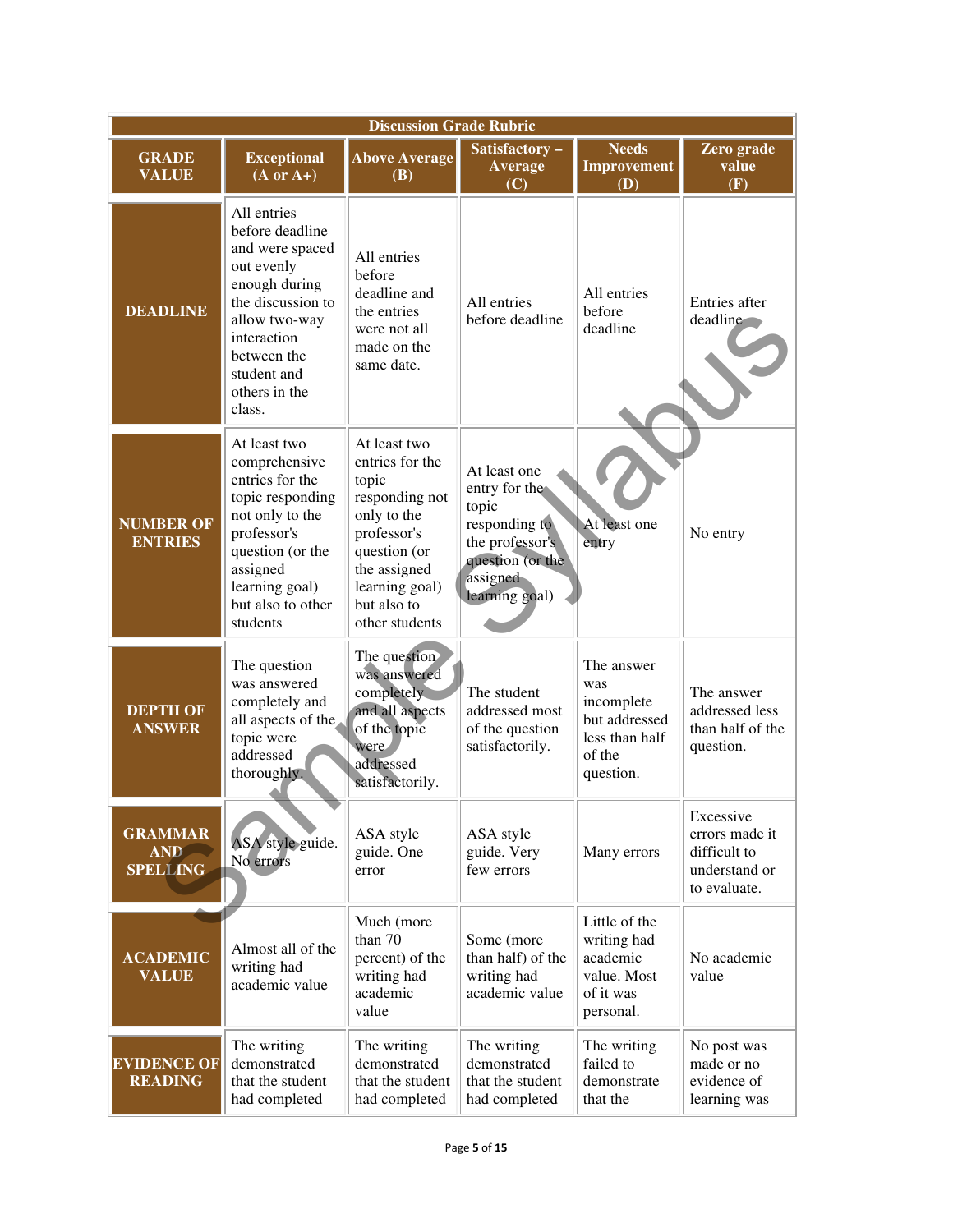|                                     | almost all or all<br>of the assigned<br>reading. 3 or<br>more<br>sociological<br>references were<br>cited.                                                                                           | much the<br>assigned<br>reading. 3 or<br>more<br>sociological<br>references<br>were cited.                                                                   | some (more<br>assigned<br>reading. 2 or<br>more<br>sociological<br>cited.                                                            | than half) of the<br>references were | student had<br>completed or<br>understood<br>the assigned<br>reading. 1<br>sociological<br>reference was<br>cited.                                       | demonstrated<br>in the post. No<br>sociological<br>references<br>were cited. |
|-------------------------------------|------------------------------------------------------------------------------------------------------------------------------------------------------------------------------------------------------|--------------------------------------------------------------------------------------------------------------------------------------------------------------|--------------------------------------------------------------------------------------------------------------------------------------|--------------------------------------|----------------------------------------------------------------------------------------------------------------------------------------------------------|------------------------------------------------------------------------------|
| <b>ACCURACY</b>                     | The posts were<br>germane (i.e. on<br>the correct<br>topic), contained<br>correct<br>information, and<br>clearly<br>demonstrated<br>that the student<br>understood and<br>has mastered the<br>topic. | The posts were<br>germane,<br>contained<br>correct<br>information,<br>and clearly<br>demonstrated<br>that the student<br>understood<br>most of the<br>topic. | The post was<br>germane,<br>contained<br>correct<br>information,<br>and<br>demonstrated<br>minimum<br>understanding<br>of the topic. |                                      | The post was<br>not germane,<br>contained<br>incorrect<br>information,<br>or failed to<br>demonstrate<br>that the<br>student<br>understood<br>the topic. | No post was<br>made or no<br>evidence of<br>learning was<br>demonstrated.    |
| <b>OVERALL</b><br><b>EXCELLENCE</b> | The student's<br>comments or<br>questions<br>demonstrated<br>critical thinking<br>and a college<br>level<br>understanding<br>(perhaps an<br>emerging<br>understanding)<br>of the topic.              |                                                                                                                                                              |                                                                                                                                      |                                      |                                                                                                                                                          |                                                                              |
| Grading:                            |                                                                                                                                                                                                      | <b>Course</b>                                                                                                                                                |                                                                                                                                      |                                      | <b>Points</b>                                                                                                                                            |                                                                              |
|                                     |                                                                                                                                                                                                      | <b>Activity</b>                                                                                                                                              |                                                                                                                                      |                                      |                                                                                                                                                          |                                                                              |
|                                     |                                                                                                                                                                                                      | Discussions (6) @100 ea.                                                                                                                                     |                                                                                                                                      |                                      | 600                                                                                                                                                      |                                                                              |
|                                     | Debate<br>Exams (2)                                                                                                                                                                                  |                                                                                                                                                              |                                                                                                                                      |                                      | 200<br>200                                                                                                                                               |                                                                              |
|                                     |                                                                                                                                                                                                      |                                                                                                                                                              |                                                                                                                                      |                                      |                                                                                                                                                          |                                                                              |

#### Grading:

| J | Course<br><b>Activity</b> | <b>Points</b> |
|---|---------------------------|---------------|
|   | Discussions (6) @100 ea.  | 600           |
|   | Debate                    | 200           |
|   | Exams $(2)$               | 200           |
|   | <b>Total</b>              | 1000          |

#### **Grading Scale:**

| <b>Points</b> | Letter Grade |
|---------------|--------------|
| 900-1000      | A            |
| 800-899       | R            |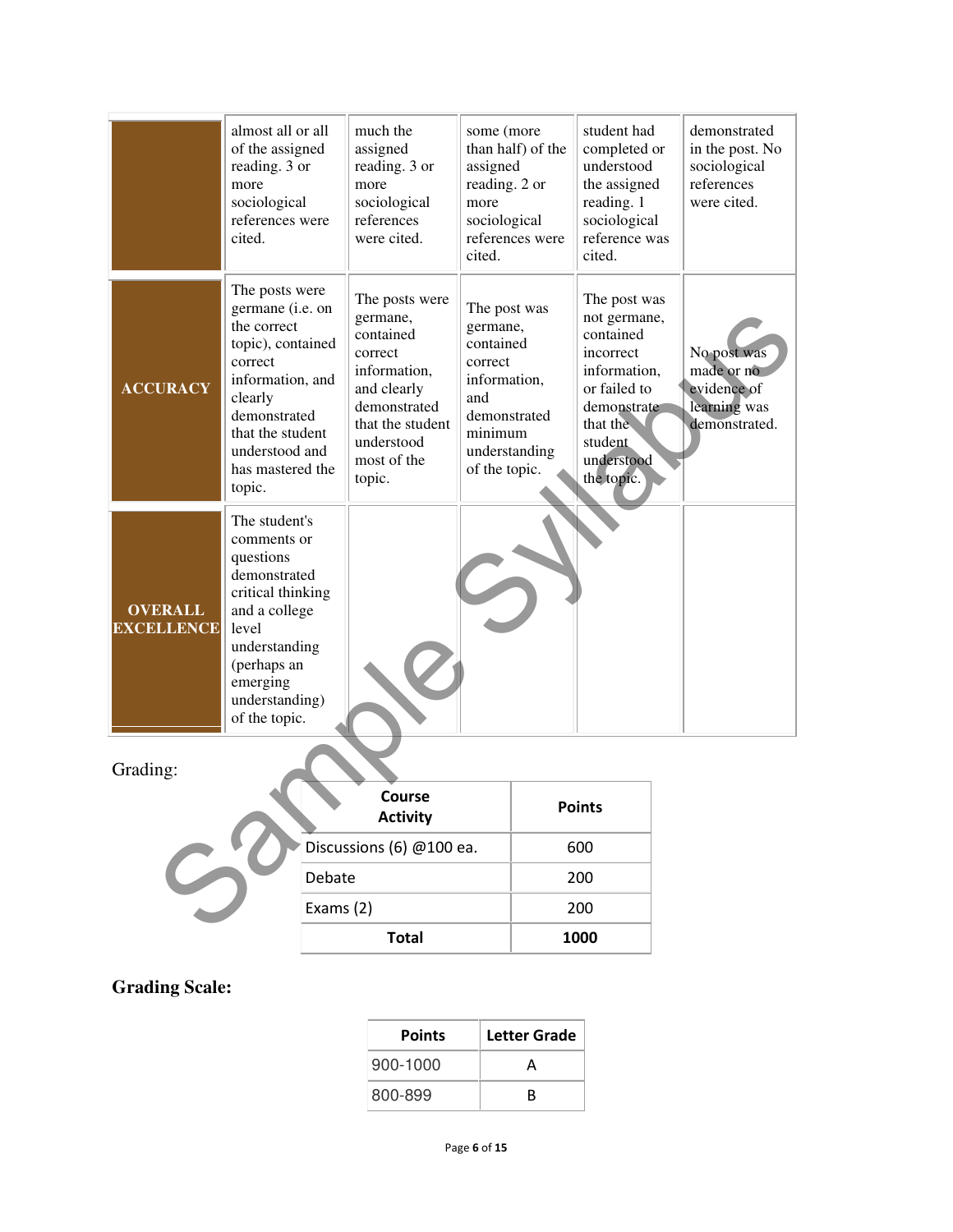| 700-799   |   |
|-----------|---|
| 600-699   | D |
| Below 599 |   |

\*Unless otherwise stated, all materials, activities, and assessments are required and are not optional

**Communication, Grading & Feedback:** It is best reach me through the internal course communication at the "INBOX" to the left of your screen. If you need to email me please make sure to put your name, course name and number, and section # (i.e. Jane Smith 1301.783) in the Subject line of your message. You should receive a reply within 72 hours, although I typically check my messages daily. If you do not hear back in the INBOX, please send an email. Try to follow this sequence, because if you just email me sometimes e-mails might go to spam. You can also leave a phone message at (432)552-2362. . Please do not call me during the months of June and July because I will be out of the country. It is possible to arrange a SKYPE meeting. o put your name, course name and number, <u>and</u> section # (i.e. Jane Smith 1301.783) in<br>
the of your message. You should receive a reply within 72 hours, although 1 typica<br>
my messages daily. If you do not hear box in the I

Discussions are typically graded within one week from the due date. Exams are graded immediately after you submit them.

Consider spending 4-5 hours per week studying and posting your responses.

#### **Policies**

1. **Discussion Board**: Discussion Board is primarily for discussing course related topics and issues.

Best practices are:

- a. Read all message postings in online discussion.
- b. Respond to the question directly
- c. Reply to minimum of one other student posts.
- d. Use a person's name in the body of your message when you reply to their message.
- e. Avoid postings that are limited to 'I agree' or 'great idea', etc.
- f. Ensure responses to questions are meaningful, reflective.
- g. Support statements with concepts from course readings, refer to personal experience, examples.

#### h. Follow **Rules of Behavior.**

- 2. **Rules of Behavior:** Discussion areas are public to every student in this class (including your instructor) who will see what you write. Please pay attention to the language you use and adhere to the following guidelines:
	- Do not post anything too personal.
	- Do not use language that is inappropriate for a classroom setting or prejudicial in regard to gender, race, or ethnicity.
	- Do not use all caps in the message box unless you are emphasizing (it is considered shouting).
	- Be courteous and respectful to other people on the list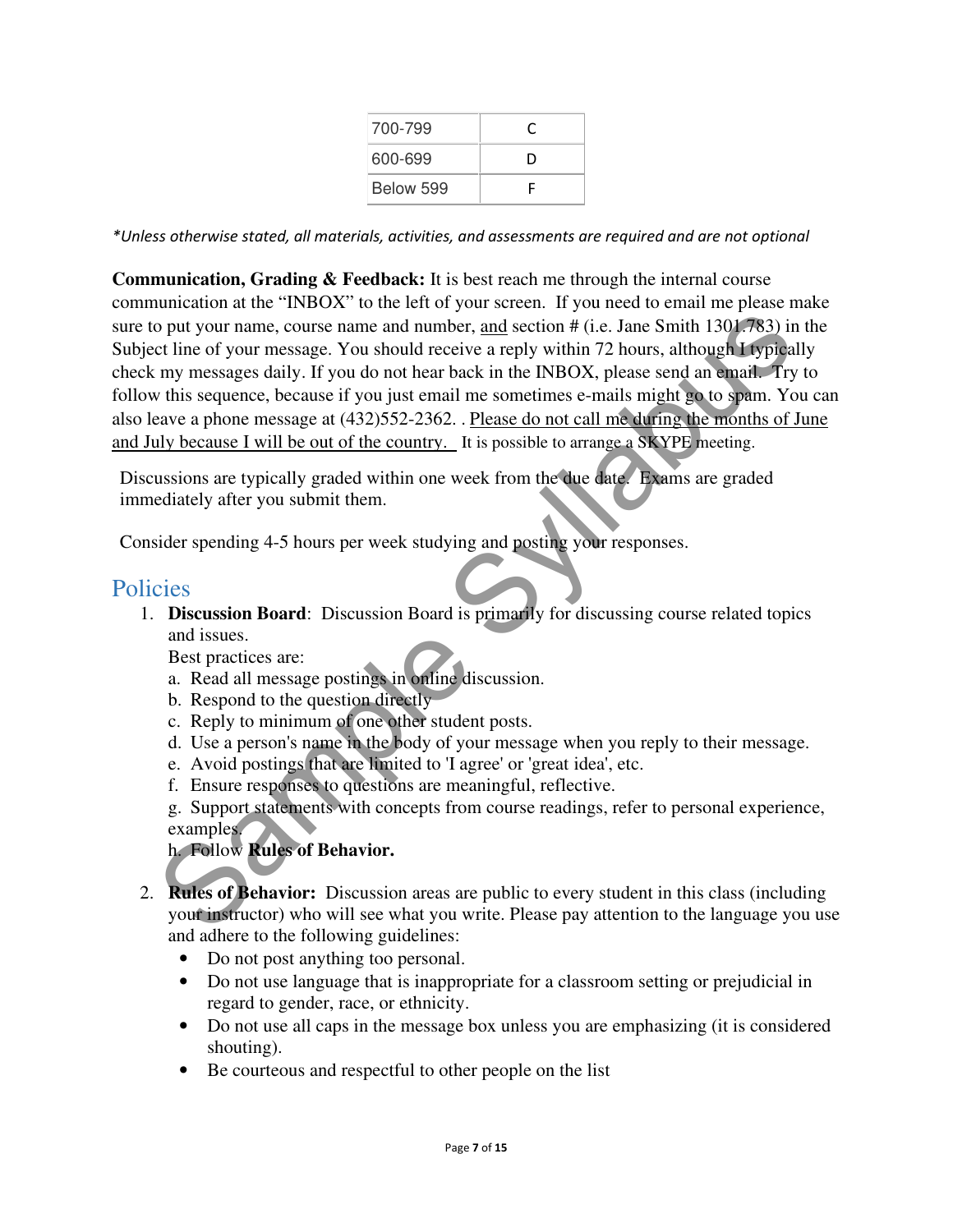- Do not overuse acronyms like you would use in text messaging. Some of the list participants may not be familiar with acronyms.
- Use line breaks and paragraphs in long responses.
- Write your full name at the end of the posting.
- Be careful with sarcasm and subtle humor; one person's joke is another person's insult.

#### 3. **Make-Up/Late Submission Policy:**

All course activities must be submitted before or on set due dates and times. If the student is unable to abide by the due dates and times for a very serious reason, it is her/his responsibility to contact the instructor immediately.

4. **Academic Dishonesty/Plagiarism/Cheating:** The academic community regards academic dishonesty as an extremely serious matter, with serious consequences. Any effort to gain an advantage not given to all students is dishonest whether or not the effort is successful. Any suspicion of academic dishonesty will be reported and investigated. A student who engages in scholastic dishonesty that includes, but is not limited to cheating, plagiarism, and collusion will receive an "F" for the course.

All persons involved in academic dishonesty will be disciplined in accordance with University regulations and procedures. For complete information on UTPB student conduct and discipline procedures consult the University's Handbook: Scholastic Dishonesty.

Academic dishonesty includes, but is not limited to cheating, plagiarism, collusion, falsifying academic records, misrepresenting facts, the submission for credit of any work or materials that are attributable in whole or in part to another person, taking an examination for another person, any act designed to give unfair advantage to a student such as, but not limited to, submission of essentially the same written assignment for two courses without the prior permission of the instructor, or the attempt to commit such acts. is unable to abide by the due dates and times for a very serious reason, it is **here**<br>
is responsibility to contact the instructor immediately.<br> **Academic Dishonesty/Plagiarism/Cheating:** The academic community regards<br>
ac

**Plagiarism** includes, but is not limited to the appropriation of, buying, receiving as a gift, or obtaining by any means material that is attributable in whole or in part to another source, including words, ideas, illustrations, structure, computer code, other expression and media, and presenting that material as one's own academic work being offered for credit.

5. **Attendance and Class Participation:** Regular and active participation is an essential, unmistakably important aspect of this online course. Students will log on a minimum of three times every seven days. All students are expected to do the work assigned, notify the instructor, as soon as reasonably possible, when emergencies arise.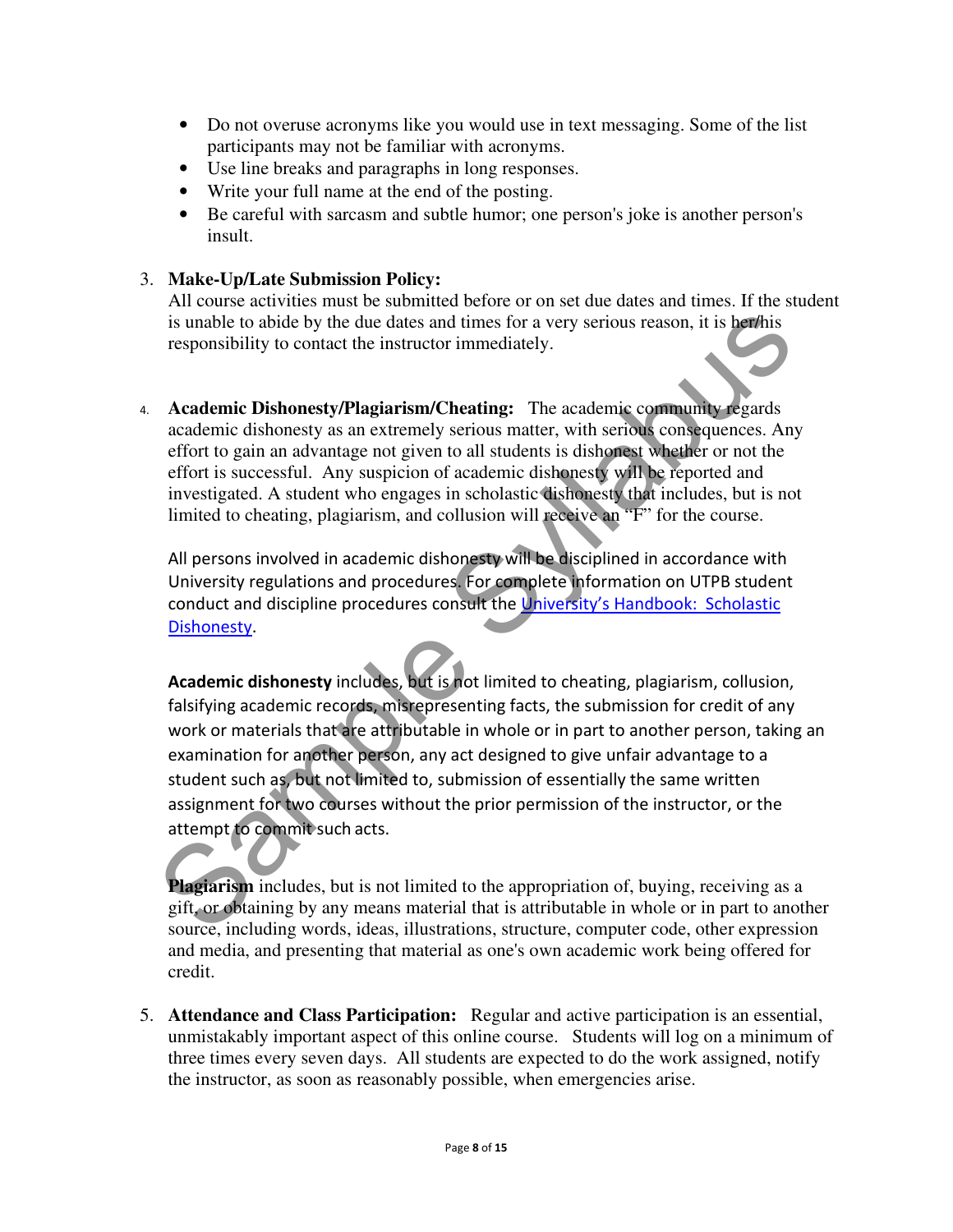- 6. **Tracking:** The learning management systems have a tracking features. Statistics are collected that quantifies how often and when students are active in the course and provides information if the student has accessed different pages of the course.
- 7. **Absenteeism:** All the course activities have set dates to be completed and submitted. After the due dates the activities will not be available for the students. Not logging into an online course is considered absenteeism. Contact instructor immediately in case of emergency medical situation.

#### 8. **Course Incomplete/Withdrawal/Grade Appeal:**

All students involved in academic dishonesty will be disciplined in accordance with University regulations and procedures. Find information and dates regarding drops and withdrawals consult the University Handbook: Drops and Withdrawals and Appeal Process..

**NOTE: Due dates and times for the activities will adhere to the Central Time Zone.** 

- 9. Privacy and accessibility statement: For the accessibility and privacy statements of external tools used within courses, go to **Accessibility and Privacy Statements**.
- 10. **Accommodation for Students with Disabilities:** Students with Disabilities: The University of Texas of the Permian Basin in compliance with the Americans with Disabilities Act and Section 504 of the Rehabilitation Act provides "reasonable accommodations" to students with disabilities. Any student with a disability who is requesting an accommodation for this course must provide the instructor with official documentation in the form of a letter from the ADA Officer for Students. Only those students who have officially documented a need for an accommodation will have their request honored. \*\*Adapted from UTSA ADA syllabus statement.\*\* Course Incomplete/Withdrawal/Grade Appeal:<br>
All students involved in academic dishonesty will be disciplined in accordance with<br>
University regulations and procedures. Find information and dates regarding drops a<br>
withdra

ADA Officer for Students: Mr. Paul Leverington Address: **Mesa Building 4243 /4901 E. University, Odessa, TX 79762** Computer Skills, Technical & Software Requirements

# **Computer Skills, Technical & Software Requirements**

You would need to be proficient in Microsoft application. Student will need to create word processing documents, save files, submit files.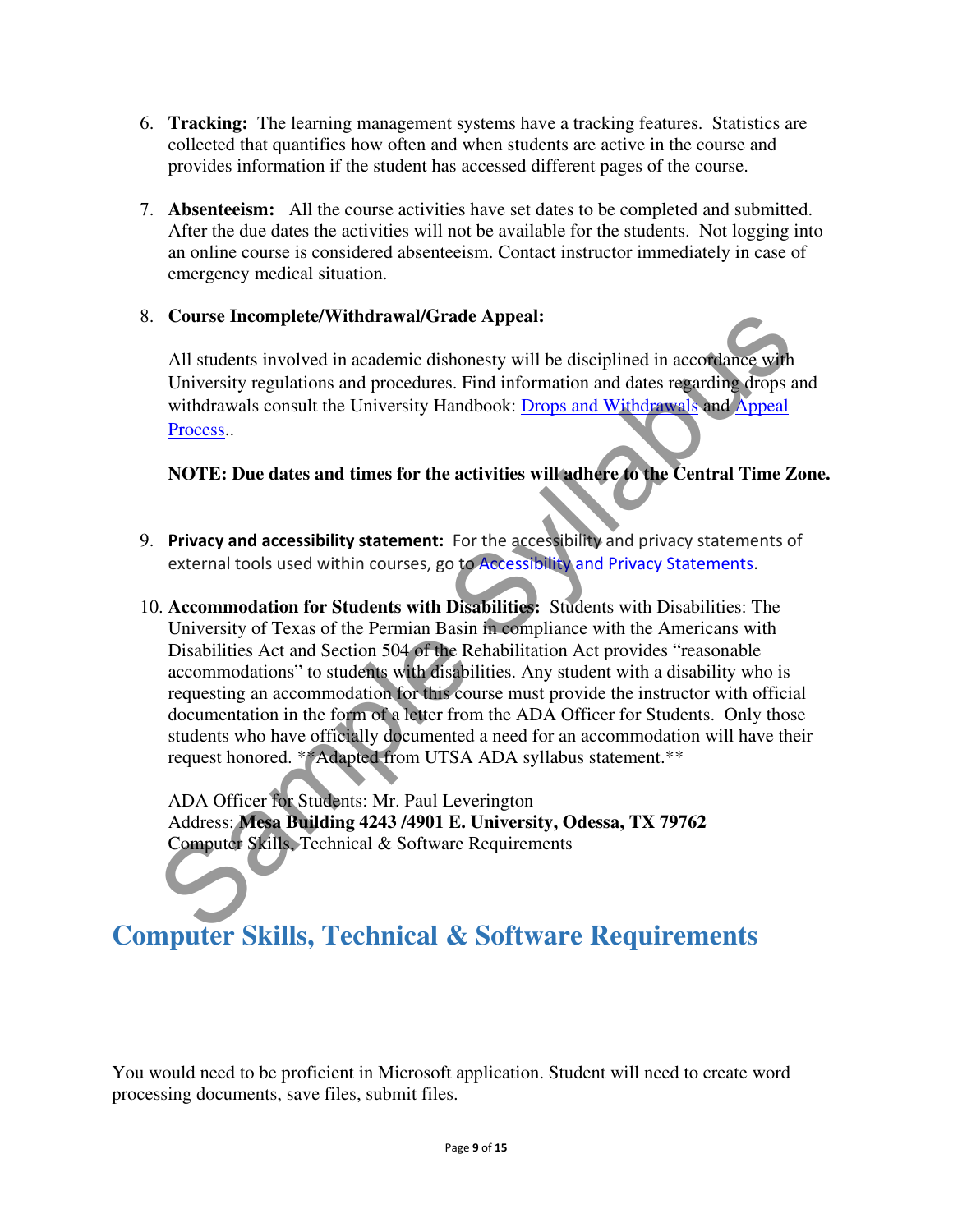Students can use cloud version of Word, PowerPoint and other Microsoft products through use of their UTPB Outlook 365 and UTPB email address. For more information refer to UTPB Office 365 Page.

#### **Computer Technical Requirements:**

See Technical Requirements.

For the accessibility and privacy statements of external tools used within courses, go to Accessibility and Privacy Statements.

### Online Student Authentication

UTPB requires that each student who registers for an online course is the same student who participates in, completes, and receives credit for the course. This course satisfies student authentication by providing 2 forms of photo ID\*. Student must provide through the assignment drop box: Sample Statements.<br>
The Studient Authentication<br>
The Studient Authentication<br>
The Studient Authentication<br>
The Studient who registers for an online course is the same student who<br>
practices in, completes, and receives cred

- A clear image of yourself: in color, well lit, and no shadows on your face or your ID that can obscure your image, must be taken on the day you submit the photo to reflect your current appearance, taken in full-face view directly facing the camera with a neutral facial expression and both eyes open.
- AND, a picture of your ID with only your name and picture showing (Picture ID card in which the ID number has been covered (tape over any numbers).
- Attach both image files in either JPEG or PNG format to the assignment BEFORE you submit it.

I just need to see you, then the image of you on the card with your name. You will not be able to see the units or the essays if you do not submit this.

\*Approved photo identifications are: passports, government issued identification, driver's licenses, military ID from DoD; dual credit and early college high school students use school district identifications.

# **Preparation for Emergencies:**

**Computer Crash:** Not having a working computer or a crashed computer during the semester will NOT be considered as an acceptable reason for not completing course activities at a scheduled time. NOTE: Identify a second computer before the semester begins, that you can use when/if your personal computer crashes.

**Complete Loss of Contact:** If you lose contact with course connectivity completely (i.e. you cannot contact me via Canvas or email), you need to call instructor, and leave message regarding connectivity loss and contact information.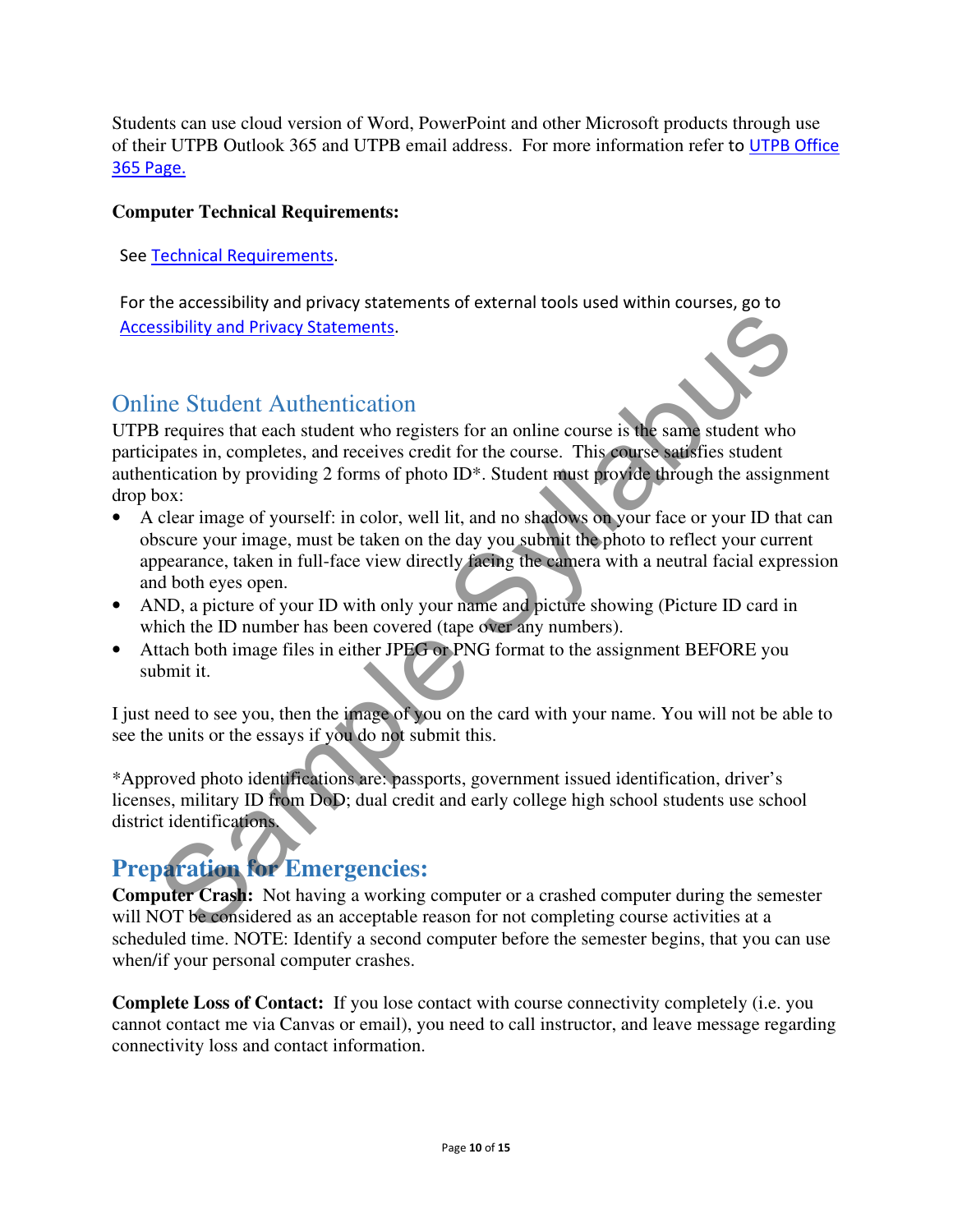**Lost/Corrupt/Missing Files:** You must keep/save a copy of every project/assignment on an external drive, UTPB Outlook 365 OneDrive, or personal computer. In the event of any kind of failure (e.g. virus infection, student's own computer crashes, loss of files in cyberspace, etc) or any contradictions/problems, you may be required to resubmit the files.

### **End-of-Course Evaluation & Instructor Evaluation:**

Every student is encouraged to complete an end-of-course evaluation/survey provided by UTPB. During the last few weeks of class, you will receive an announcement through email notifying you that the Course/Instructor Survey is available. You may follow the link in the email to complete the survey using the same credentials to access your courses here. When entering the emailed Survey link you will see a list of surveys for you to complete.

| you that the Course/Instructor Survey is available. You may follow the link in the email to<br>complete the survey using the same credentials to access your courses here. When entering the<br>emailed Survey link you will see a list of surveys for you to complete.                                                                     |                                                                                                                                                                                                     |  |  |  |
|---------------------------------------------------------------------------------------------------------------------------------------------------------------------------------------------------------------------------------------------------------------------------------------------------------------------------------------------|-----------------------------------------------------------------------------------------------------------------------------------------------------------------------------------------------------|--|--|--|
|                                                                                                                                                                                                                                                                                                                                             | The survey is anonymous and your responses are confidential. Your feedback is critical to us and<br>to your instructor as we strive to improve our offerings, and our support of you, the students. |  |  |  |
| <b>Student Support Services</b>                                                                                                                                                                                                                                                                                                             | <b>CONTACT</b>                                                                                                                                                                                      |  |  |  |
| <b>ADA</b> Accommodation/Support                                                                                                                                                                                                                                                                                                            | Testing Services & Academic Accommodations Department, (432) 552-2630<br>http://www.utpb.edu/academics/undergraduate-success/TSAAD                                                                  |  |  |  |
| Advising                                                                                                                                                                                                                                                                                                                                    | UTPB E-Advisor at http://cas.utpb.edu/academic-advising-center/e-advisor/                                                                                                                           |  |  |  |
| <b>Bookstore</b>                                                                                                                                                                                                                                                                                                                            | (432) 552-0220, http://www.bkstr.com/texas-permianbasinstore/home                                                                                                                                   |  |  |  |
| Email, Outlook 365, my.utpb.edu                                                                                                                                                                                                                                                                                                             | Information Resources Service, http://www.utpb.edu/services/ird/how-to-submit-a-service-request                                                                                                     |  |  |  |
| Financial Aid and Scholarship                                                                                                                                                                                                                                                                                                               | (432) 552-2620, http://www.utpb.edu/campus-life/financial-aid                                                                                                                                       |  |  |  |
| Library                                                                                                                                                                                                                                                                                                                                     | (432) 552-2370, The J. Conrad Dunnagan Library Online at http://library.utpb.edu/                                                                                                                   |  |  |  |
| Registrar                                                                                                                                                                                                                                                                                                                                   | (432) 552-2635, http://www.utpb.edu/services/academic-affairs/office-of-the-registrar                                                                                                               |  |  |  |
| <b>Student Services</b>                                                                                                                                                                                                                                                                                                                     | http://www.utpb.edu/campus-life/studentactivities/student-senate/committees/student-affairs                                                                                                         |  |  |  |
| <b>Technical Support</b><br>Canvas 1-866-437-0867, https://guides.instructure.com/                                                                                                                                                                                                                                                          |                                                                                                                                                                                                     |  |  |  |
| If you are taking courses through UTPB the following links provide services: Smarthinking<br>Online Tutoring (provides tutoring services), SmarterMeasure (measures learner readiness for<br>Tutoring & Learning Resources<br>online course).<br>Student Success Center: http://www.utpb.edu/academics/undergraduate-success/success-center |                                                                                                                                                                                                     |  |  |  |
| <b>Disclaimer &amp; Rights:</b>                                                                                                                                                                                                                                                                                                             |                                                                                                                                                                                                     |  |  |  |

### **Disclaimer & Rights:**

Information contained in this syllabus was to the best knowledge of the instructor considered correct and complete when distributed for use in the beginning of the semester. However, the instructor reserves the right, acting within the policies and procedures of UTPB to make changes in the course content or instructional techniques without notice or obligation. The students will be informed about the changes, if any.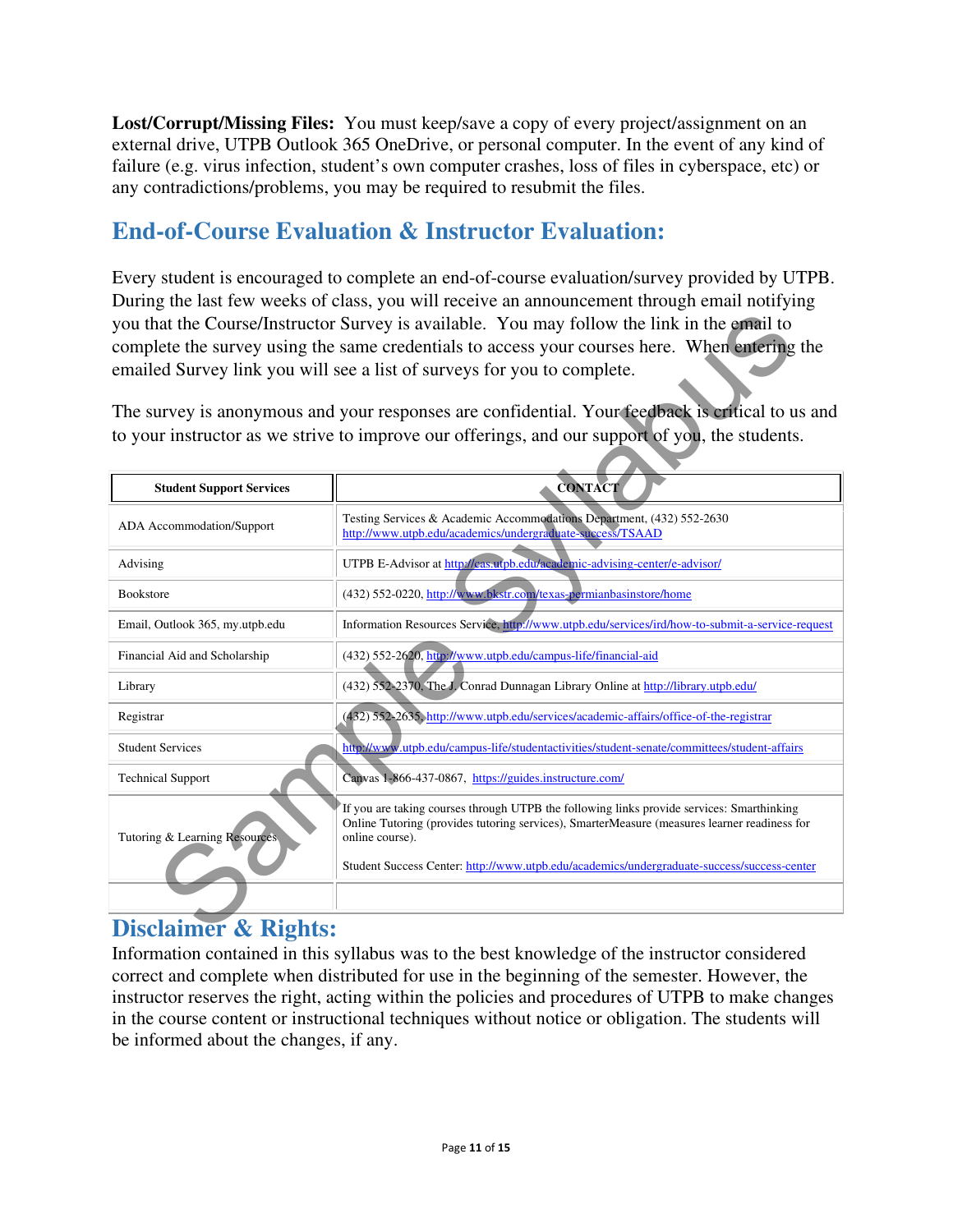# **Copyright Statement**

Copyright law protects many of the materials that are posted within UTPB courses. These materials are only for the use of students enrolled in the course and only for the purpose of the course. They may not be further retained or disseminated.

Samples Sylves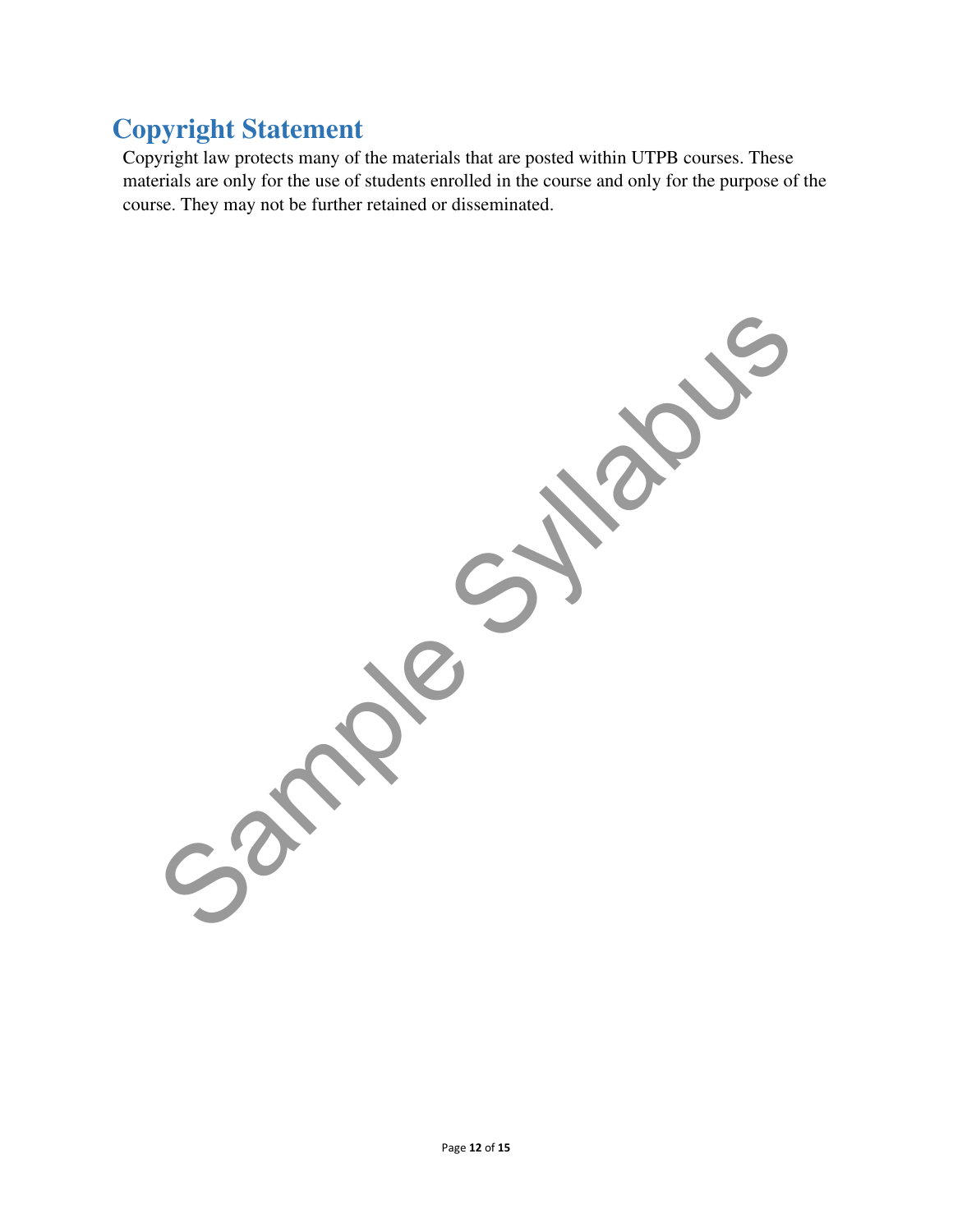| Sociology 4316<br><b>Energy and Society</b><br>Summer A2020 (1st 7 Week Calendar)<br><b>Weekly Course Schedule</b> |                             |                                                                                                                                           |                                                                                                                                         |
|--------------------------------------------------------------------------------------------------------------------|-----------------------------|-------------------------------------------------------------------------------------------------------------------------------------------|-----------------------------------------------------------------------------------------------------------------------------------------|
| Week                                                                                                               | <b>DATE</b>                 | MODULES/ASSIGNMENTS                                                                                                                       | Due By:                                                                                                                                 |
|                                                                                                                    |                             | Classes begin.                                                                                                                            | May 11                                                                                                                                  |
|                                                                                                                    | May $11 -$<br><b>May 17</b> | <b>Module 1: Sociology, Energy</b><br>and the Environment.                                                                                | <b>Discussion Original</b><br><b>Post By: Thursday,</b><br>5/14, 11:59 PM<br><b>Peer Response By:</b><br>Sunday 5/17, 11:59             |
|                                                                                                                    |                             | <b>Discussion 1/SOCI Café</b><br><b>Easton: Issue 1</b><br><b>Harper: Chapter 1</b>                                                       | <b>PM</b>                                                                                                                               |
|                                                                                                                    | May 18<br>May 24            | <b>Module 2: Humans and the</b><br><b>Resources of the Earth</b><br><b>Discussion 2</b><br>Easton: Issue 2 &4<br><b>Harper: Chapter 2</b> | <b>Discussion Original</b><br><b>Post By: Thursday</b><br>5/21, 11:59 PM<br><b>Peer Response By:</b><br>Sunday 5/24, 11:59<br><b>PM</b> |
|                                                                                                                    |                             | Last day to drop without a<br>record.                                                                                                     | Check the UTPB<br>Academic Calendar                                                                                                     |
|                                                                                                                    | May $25-$<br><b>May 31</b>  | <b>Module 3: Global Climate</b><br><b>Changes and the Energy</b><br><b>Crises</b>                                                         | <b>Discussion Original</b><br><b>Post By: Thursday</b><br>5/28, 11:59 PM<br><b>Peer Response By:</b>                                    |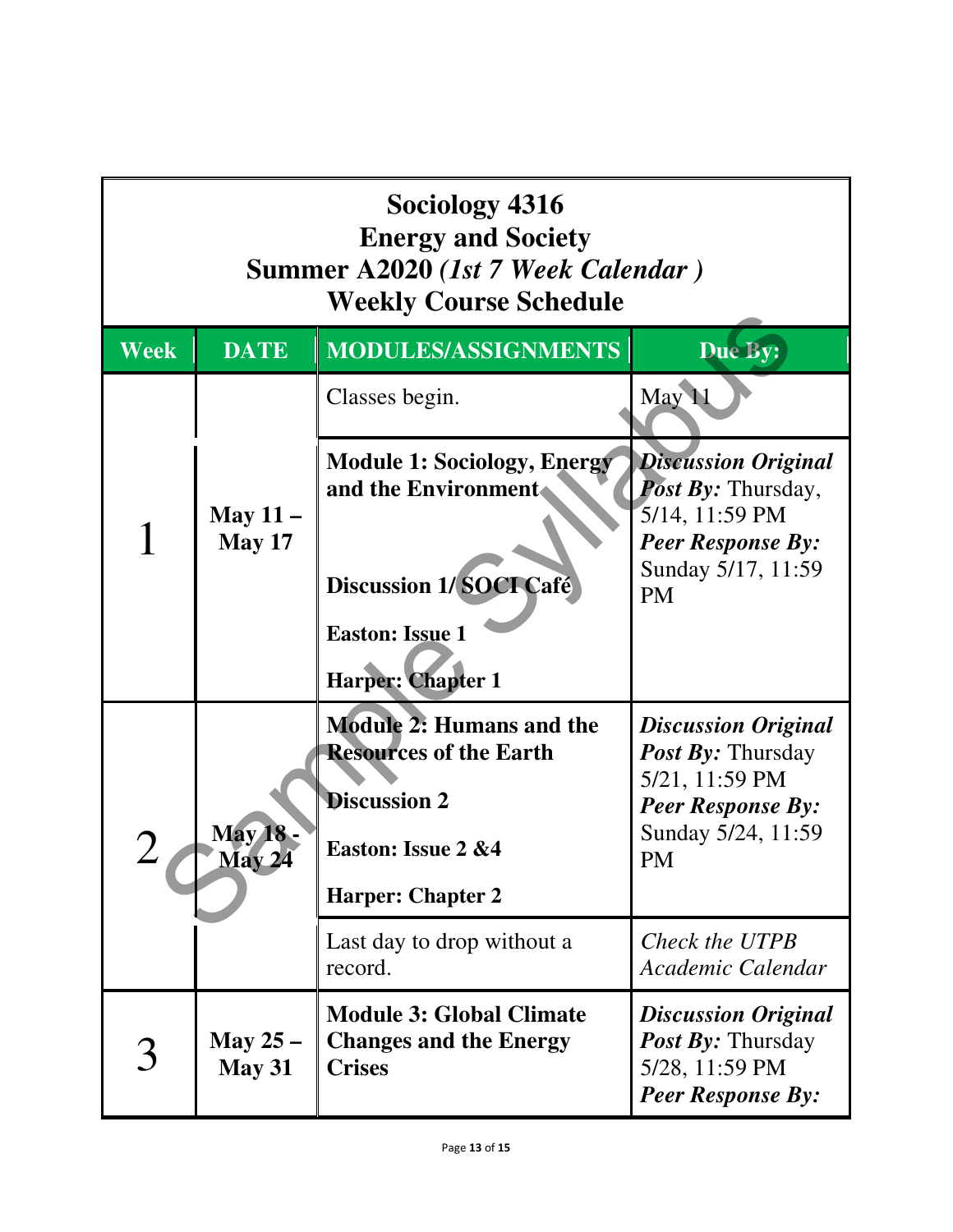|   |                                   | <b>Discussion 3</b>                                                                                                                                                       | Sunday 5/31, 11:59                                                                                                                      |
|---|-----------------------------------|---------------------------------------------------------------------------------------------------------------------------------------------------------------------------|-----------------------------------------------------------------------------------------------------------------------------------------|
|   |                                   | Easton: Issue 6 & 8                                                                                                                                                       | <b>PM</b>                                                                                                                               |
|   |                                   | Harper: Chapter 3 & 4                                                                                                                                                     |                                                                                                                                         |
|   | June 1-<br>June 7                 | Test: Harper 1,2,3,4 and<br><b>Debate Discussion</b>                                                                                                                      | <b>Due By:</b><br>$6/5 - 6/8$                                                                                                           |
|   |                                   | <b>Module 4: Population,</b><br><b>Environment and Food</b>                                                                                                               | <b>Discussion Original</b><br><b>Post By: Thursday</b>                                                                                  |
| 5 | June 8-<br>June 14                | <b>Discussion 4</b>                                                                                                                                                       | 6/11, 11:59 PM<br><b>Peer Response By:</b>                                                                                              |
|   |                                   | <b>Easton: Issue 11 &amp; 16</b><br><b>Harper: Chapter 5</b>                                                                                                              | Sunday 6/14, 11:59<br><b>PM</b>                                                                                                         |
|   | <b>June 15-</b><br>June 21        | <b>Module 5: Globalization,</b><br><b>Transformation and</b><br><b>Sustainability</b><br><b>Discussion 5</b><br><b>Easton: Issue 15 &amp; 19</b><br>Harper: Chapter 6 & 7 | <b>Discussion Original</b><br><b>Post By: Thursday</b><br>6/18, 11:59 PM<br><b>Peer Response By:</b><br>Sunday 6/21, 11:59<br><b>PM</b> |
|   | <b>June 22-</b><br><b>June 26</b> | <b>Module 6: Collective Action /</b><br><b>Alternative Energy Sources</b><br><b>Discussion 6</b><br><b>Easton: Issue 17 &amp; 18</b><br><b>Harper: Chapter 8</b>          | <b>Discussion Original</b><br><b>Post By: Thursday</b><br>6/24, 11:59 PM<br><b>Peer Response By:</b><br>Sunday 6/26, 11:59<br><b>PM</b> |
|   |                                   | <b>Test: Harper 5,6,7,8</b>                                                                                                                                               | <b>Test due By:</b> $6/22$ -<br>6/26, 11:59 PM                                                                                          |